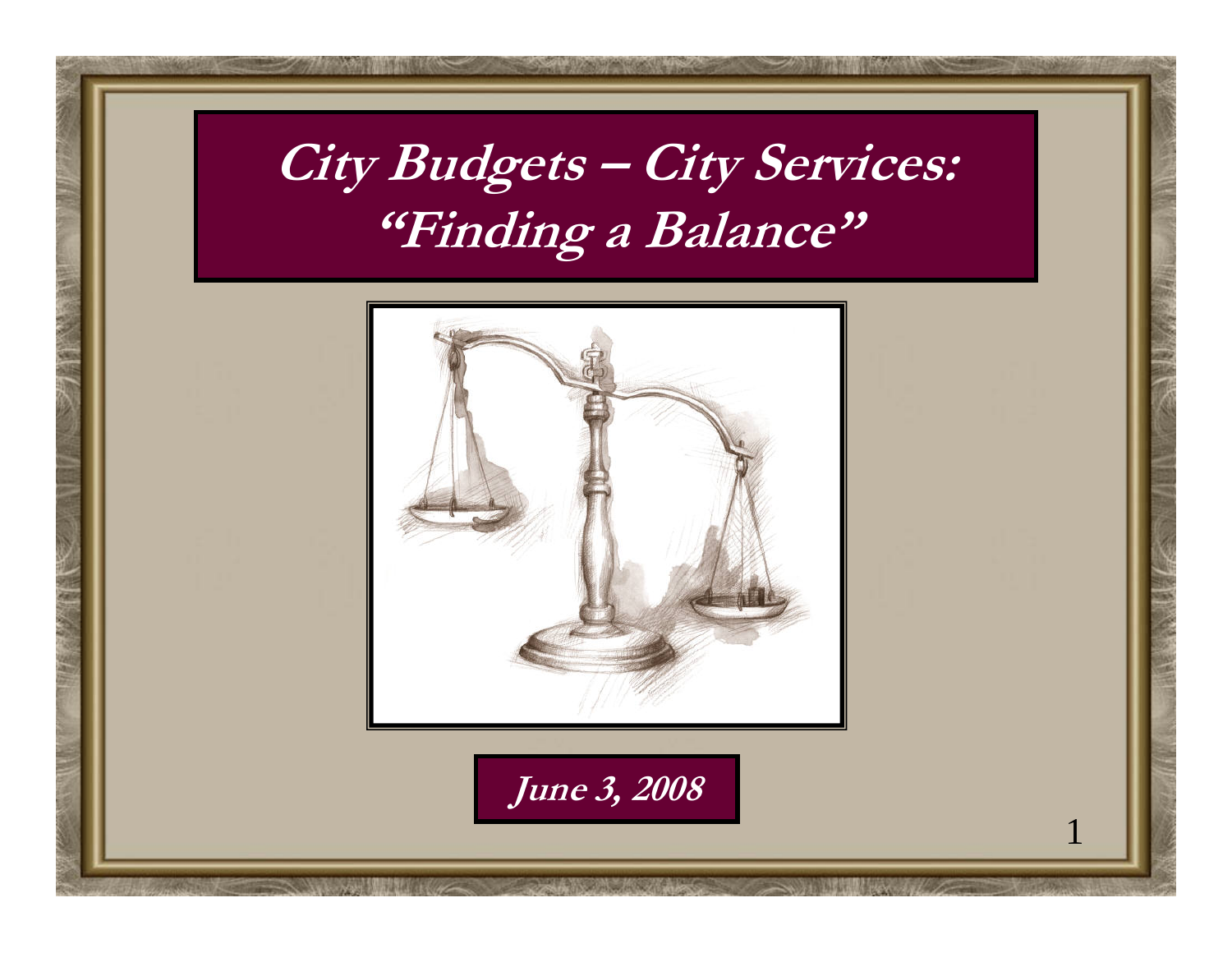**Agenda**

| $-7:00$ PM     | <b>Welcome &amp; Overview of</b><br>Meeting    |
|----------------|------------------------------------------------|
| 7:05 PM        | <b>Presentation on City</b><br><b>Services</b> |
| 7:30 PM        | <b>Review of Discussion</b><br>Questions       |
| 7:35 PM        | <b>Small Group Discussions</b>                 |
| <b>8:30 PM</b> | <b>Small Group Reports</b>                     |

•**9:00 PM Adjourn**

North Mary Mary Com

Antibody of the second complete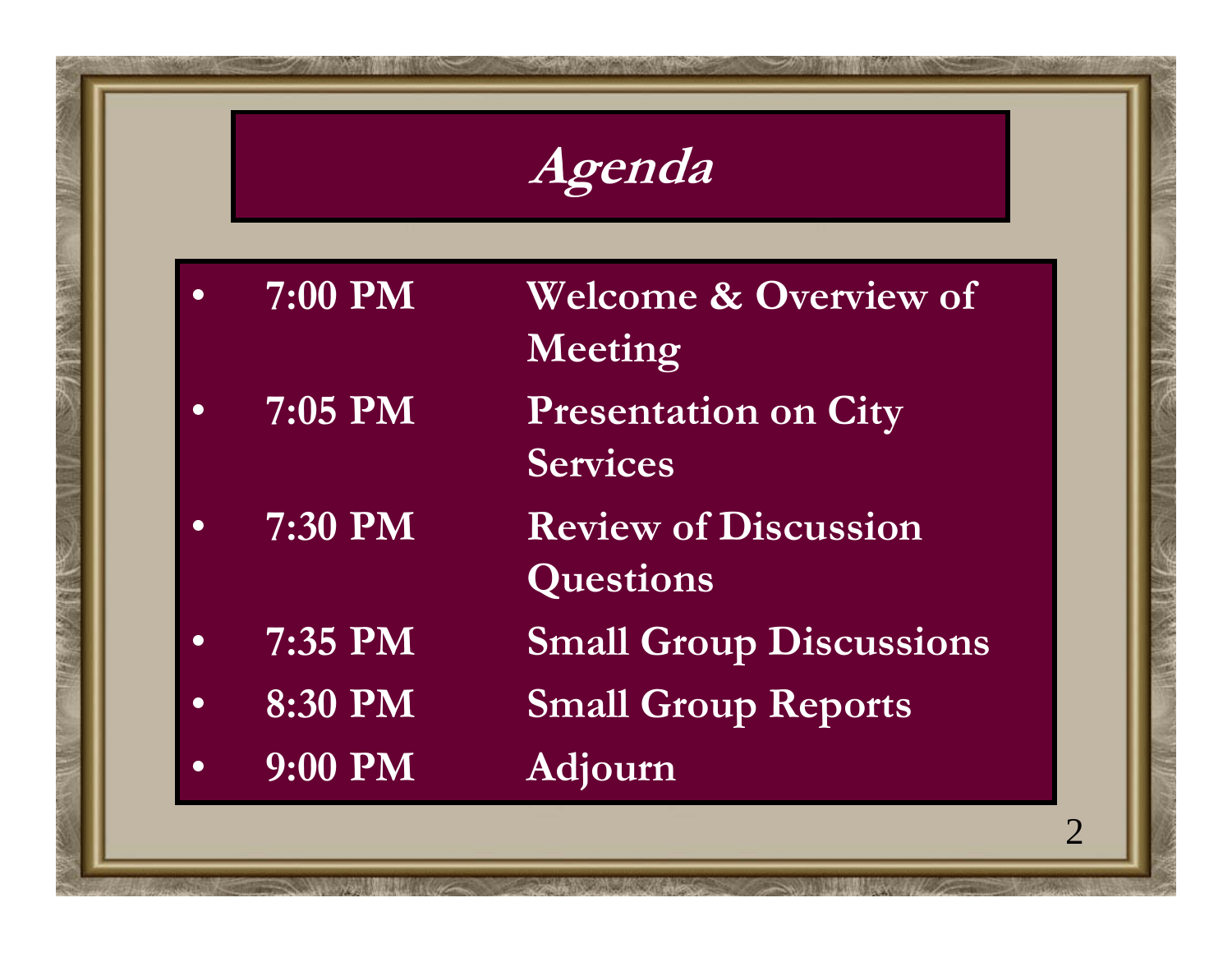# *The City provides a wide range of services with a 2008 budget of \$116,277,400.*

*These services can be grouped into four broad categories:*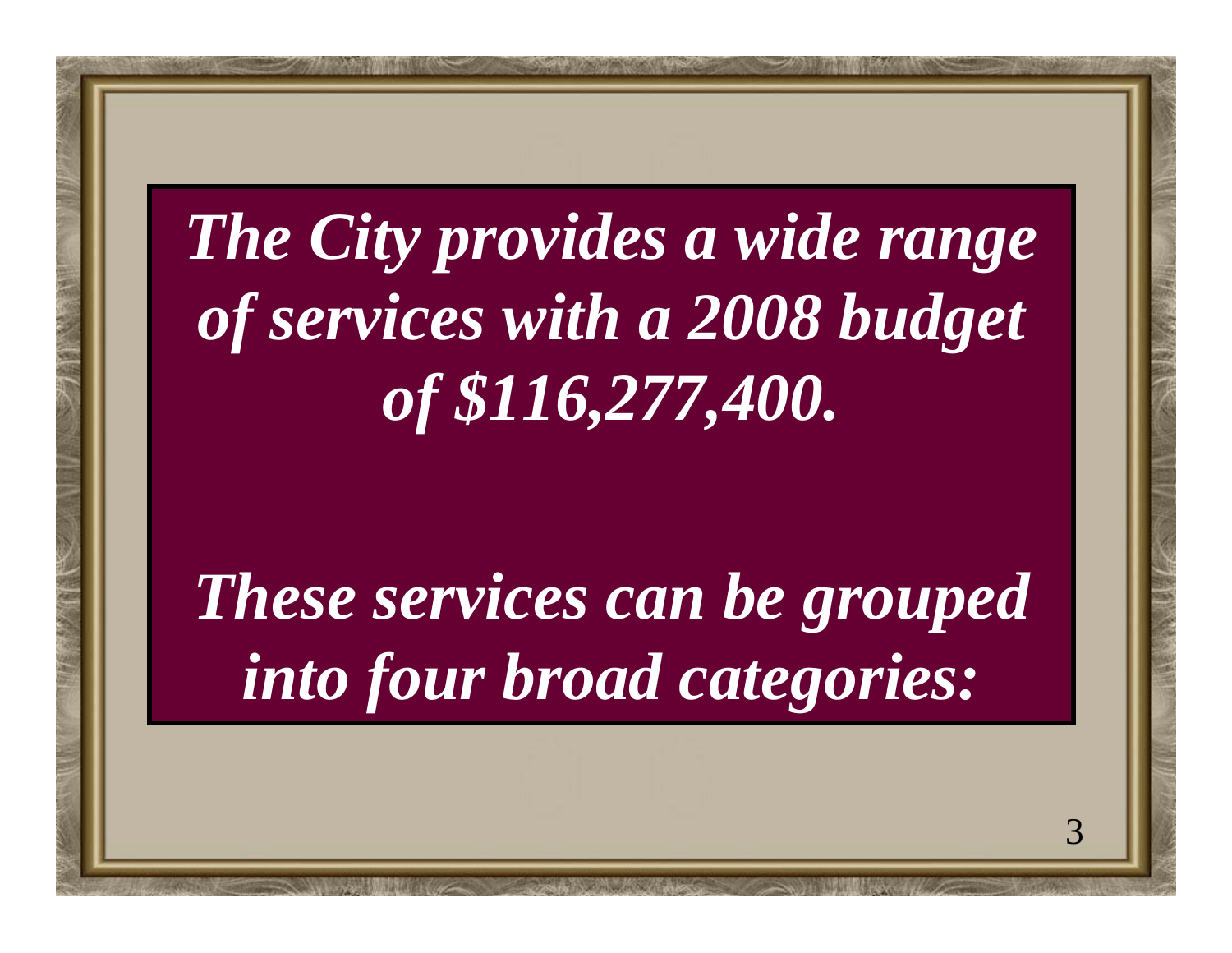## **General Fund**

#### **Operations**

#### **44% \$51.3 Million Example Animal Control Control General Gov't Services**

- .**Police Patrol**
- 
- **Ambulance**

.

.

.

All Marine

- **Street Maintenance**
- **Zoning & Land Use** . **Street Cleaning**
- .
- **Building Inspections** . **Traffic Signals**
- **Parks Maintenance**
- .**Recreation Programs** . **Forestry**
- **Parking Enforcement** . **Senior Central**
- **Animal Control**

#### **SUBSIDIES FOR:**

- **Ice Arena**
- **Outdoor Pool** . **Cemetery**
- . **Emergency Communications**
- **Fire Suppression** . **Fire Inspections**
	- . **Public Access**
	- . **Building Maintenance**
	-
- **Development Services** . **Snow & Ice Removal**
	-
	- . **Neighborhood Playgrounds**
	-
	-
	-
	- . **Transit**

NAME AND ADDRESS OF THE OWNER.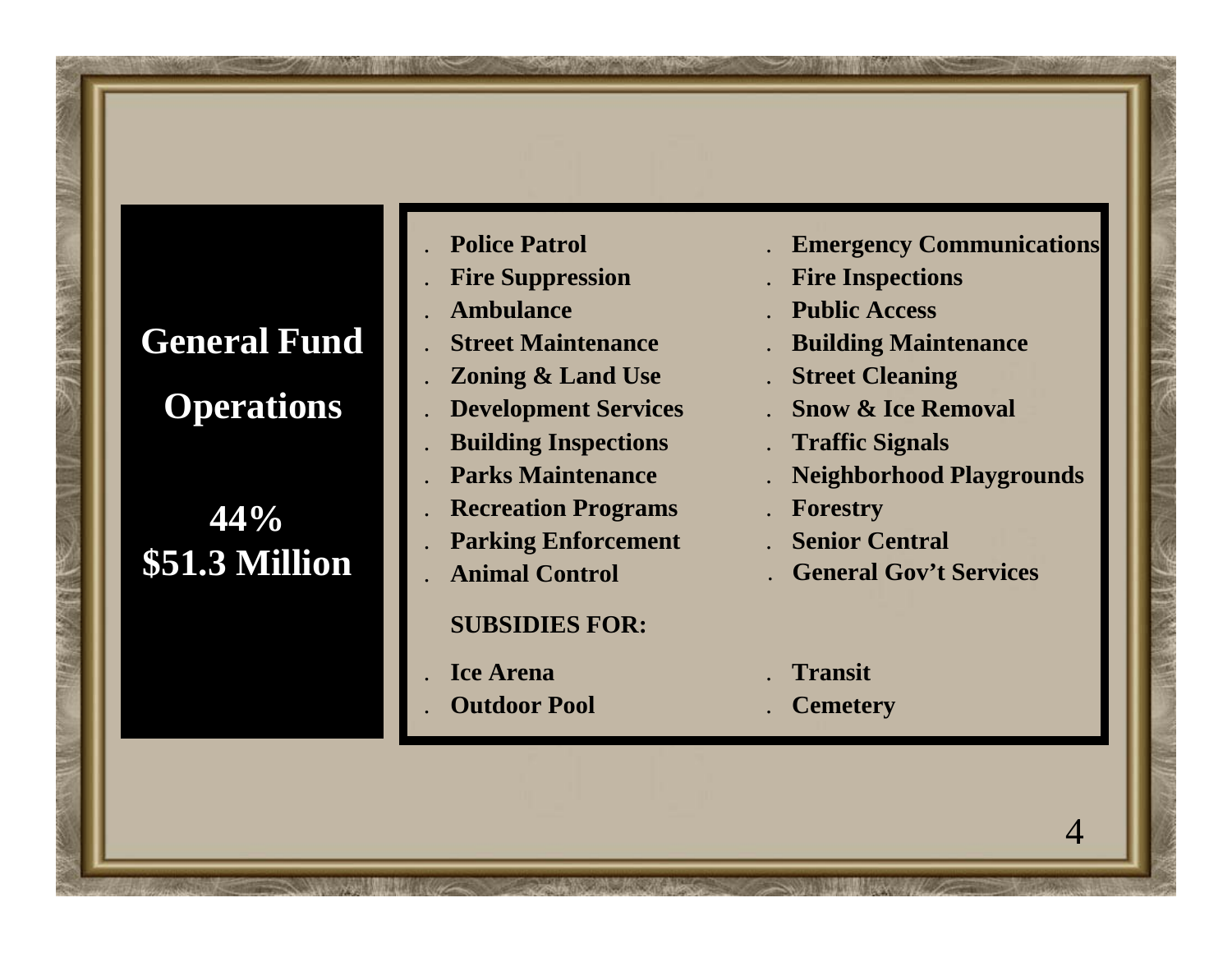#### **Utility Operations 11%\$13.1 million**

 **Storm Water Mgmt. System** . **Sanitary Sewer System Water Utility**

### **Other Gov't Programs 25%\$29.1 million**

- 
- **Outdoor Pool** . **Downtown**
- 
- 
- **Central Equipment** . **Cemetery**
- **Risk Management** . **Library**
- **Landfill Remediation** . **CDBG**
- **City/County Health Dept** . **Debt Service**
- **Economic Development** . **Redevelopment**
- **Ice Arena** . **Hazardous Materials A** 
	-
- **Transit** . **BID Districts**
- **Parking** . **Community Enhancement**
	-
	-
	-
	-
	-

**Capital Projects 20% \$22.7 million**

Allandia y

- **Utility Construction Projects**
- **Replacement of Streets**
	- **& Other Infrastructure**
- . **Major Building Improvements**
- . **Replacement of Fleet Vehicles**
- **Park Improvements** .

NATHER WARD

5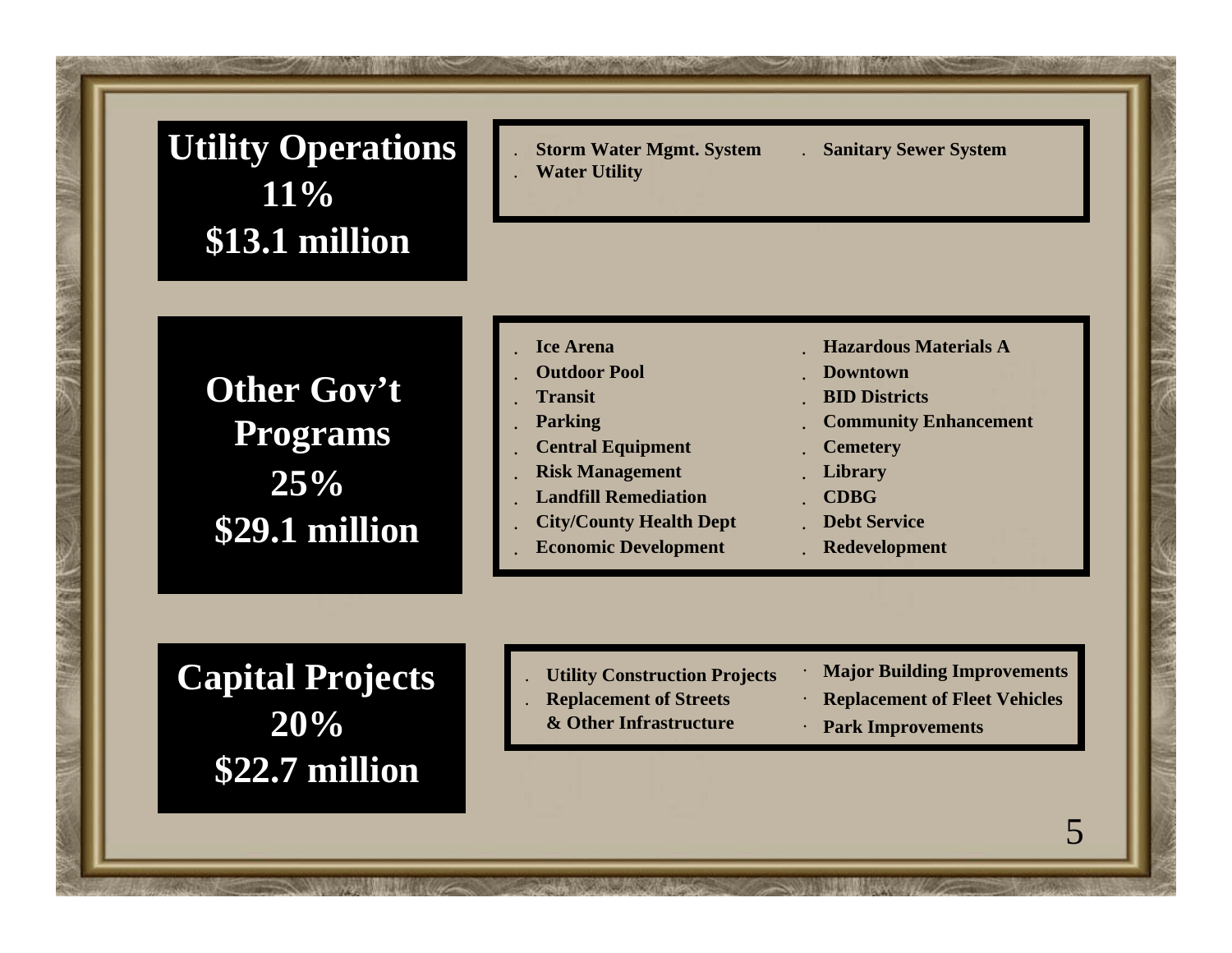

NAME OF STREET

**AND MARK**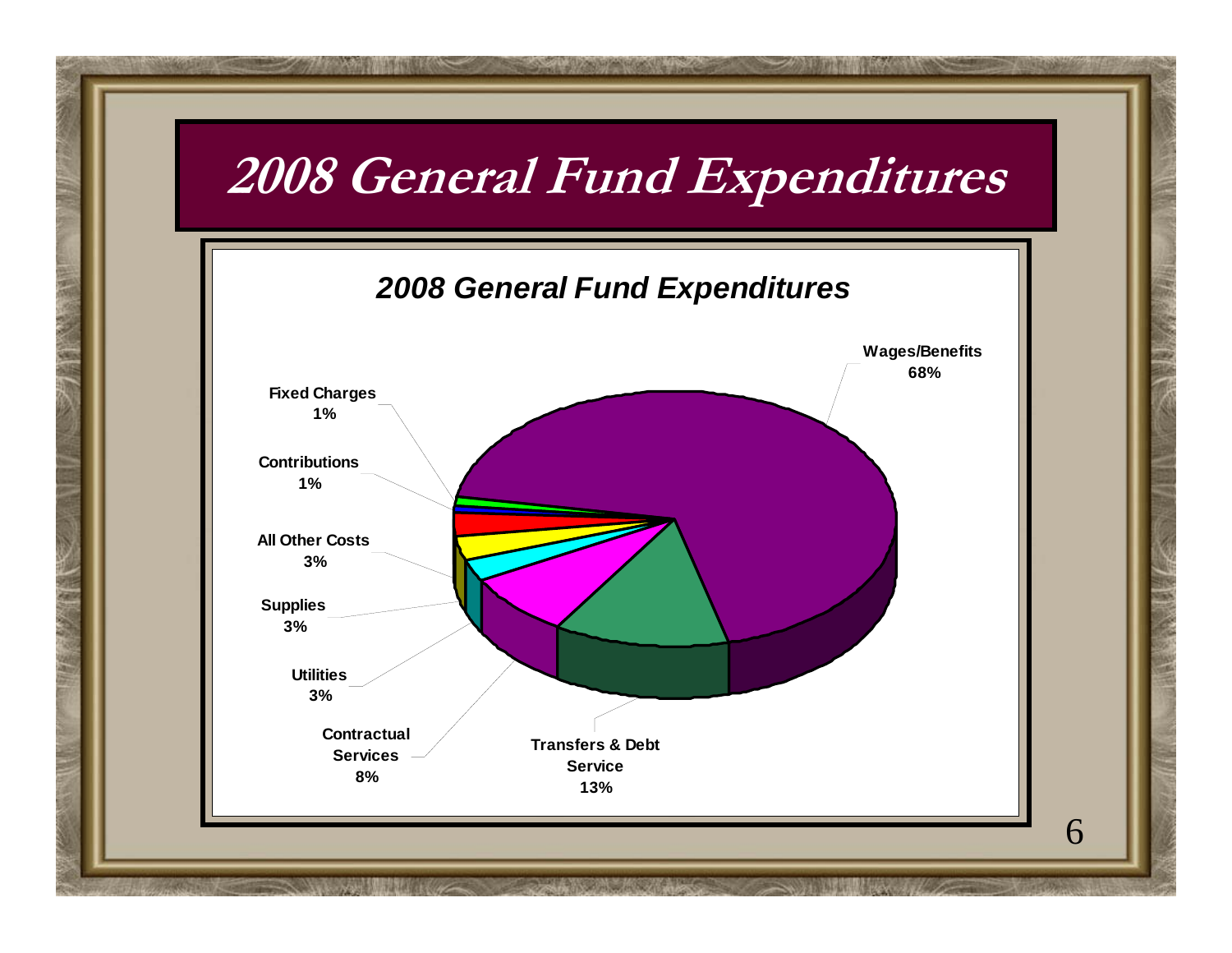**The City's tax levy is used to support the operations of the City Government. These services include police, fire, ambulance, street maintenance and park maintenance.**

**How Each Dollar of the City of Eau Claire's 2008 Tax Bill is Spent.** 



yes Warden

SWITH CAY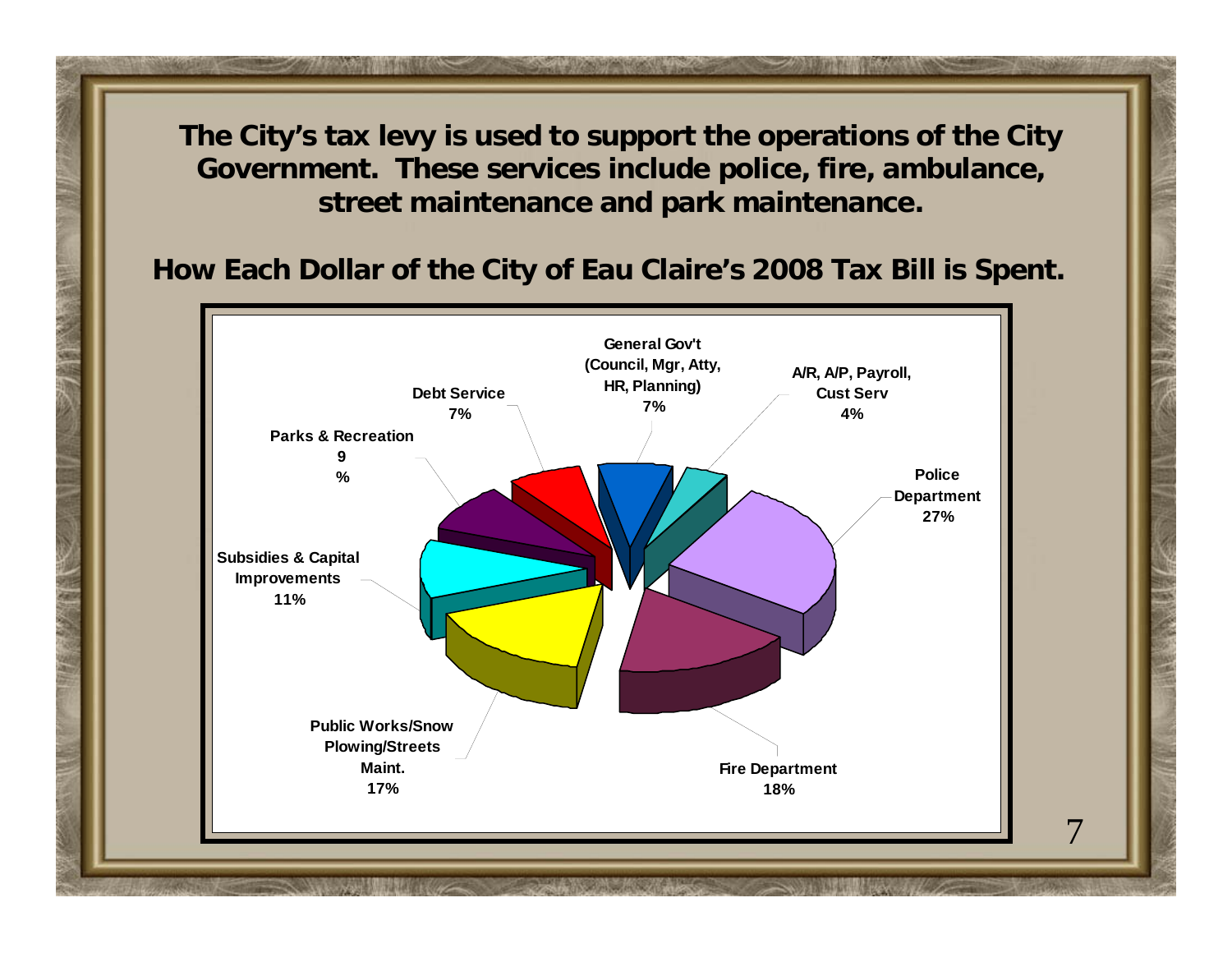## **Property Taxes for \$150K Home**

| <b>Program Area</b>                              | % of Levy | <b>Property Tax Support (\$)</b><br>For a \$150,000 Home |     |            |
|--------------------------------------------------|-----------|----------------------------------------------------------|-----|------------|
|                                                  |           |                                                          |     |            |
| <b>Police Department</b>                         | 27%       | $\boldsymbol{\mathcal{S}}$                               | 233 | (per year) |
| <b>Fire Department</b>                           | 18%       |                                                          | 156 | (per year) |
| Public Works/Snow Plowing/Streets Maint.         | 17%       |                                                          | 147 | (per year) |
| <b>Subsidies &amp; Capital Improvements</b>      | 11%       |                                                          | 95  | (per year) |
| <b>Parks &amp; Recreation</b>                    | 9%        |                                                          | 78  | (per year) |
| <b>Debt Service</b>                              | 7%        |                                                          | 61  | (per year) |
| General Gov't (Council, Mgr, Atty, HR, Planning) | 7%        |                                                          | 61  | (per year) |
| A/R, A/P, Payroll, Cust Serv                     | 4%        |                                                          | 35  | (per year) |
|                                                  | 100%      | \$                                                       | 866 |            |
|                                                  |           |                                                          |     |            |

Where the March 18

North Mary 11/2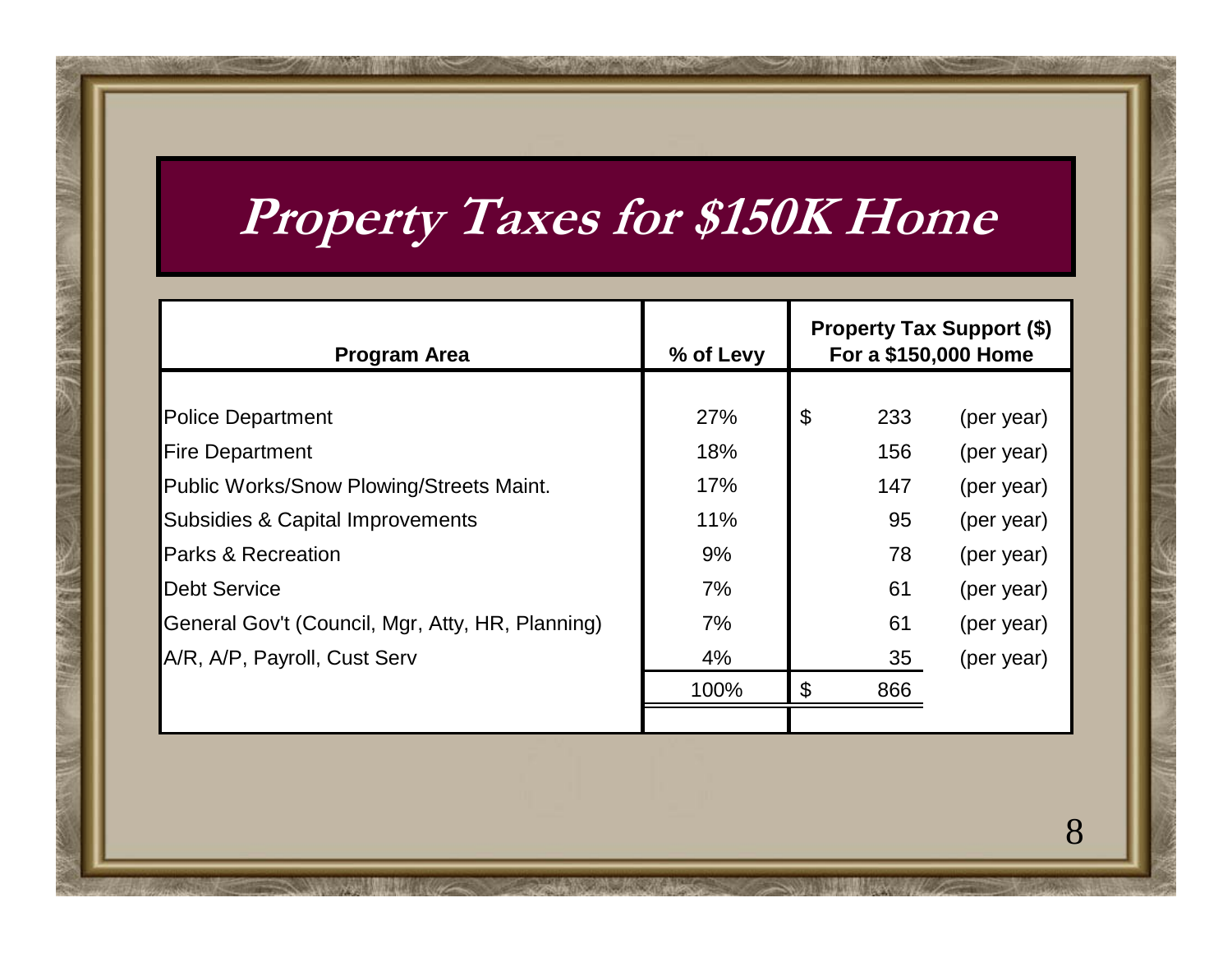## **How Do Other Household Expenses Compare to Taxes?**

 $\bullet$ **Heating/Air Conditioning \$1,500 - 2,000**

- •**Gas**
- •**Home & Car Insurance**
- •**Cell Phone**
- •**Cable/Internet 900 - 1,200**
- **1,000 - 1,500 500 - 600**

NAME AND THE OWNER.

**1,800 - 2,200**

**Per Year**

•**City Taxes on \$150,000 House 866**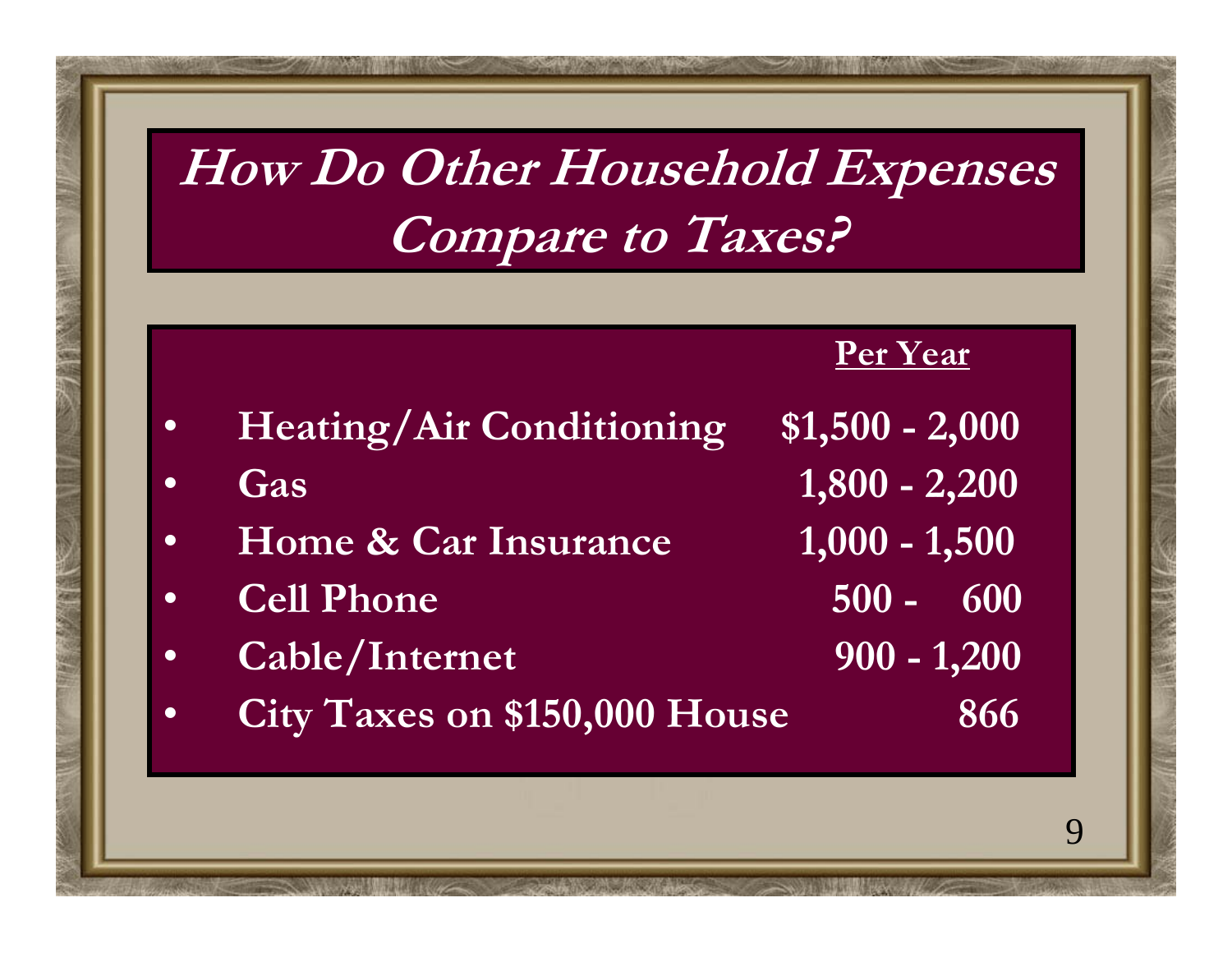### **Demographic Changes 1980 - 2008**

|                            | 1980       | 2008        | $\%$ Inc. |
|----------------------------|------------|-------------|-----------|
| <b>City Population</b>     | 51,500     | ∗<br>65,200 | 27%       |
| <b>Miles of Streets</b>    | <b>280</b> | 341         | 22%       |
| <b>Miles of Sewer Main</b> | 213        | 320         | 50%       |
| <b>Miles of Water Main</b> | 225        | 366         | 63%       |
|                            |            |             |           |

**\* Population as of 1/1/2007 - Wisconsin Dept of Administration**

North Har 1160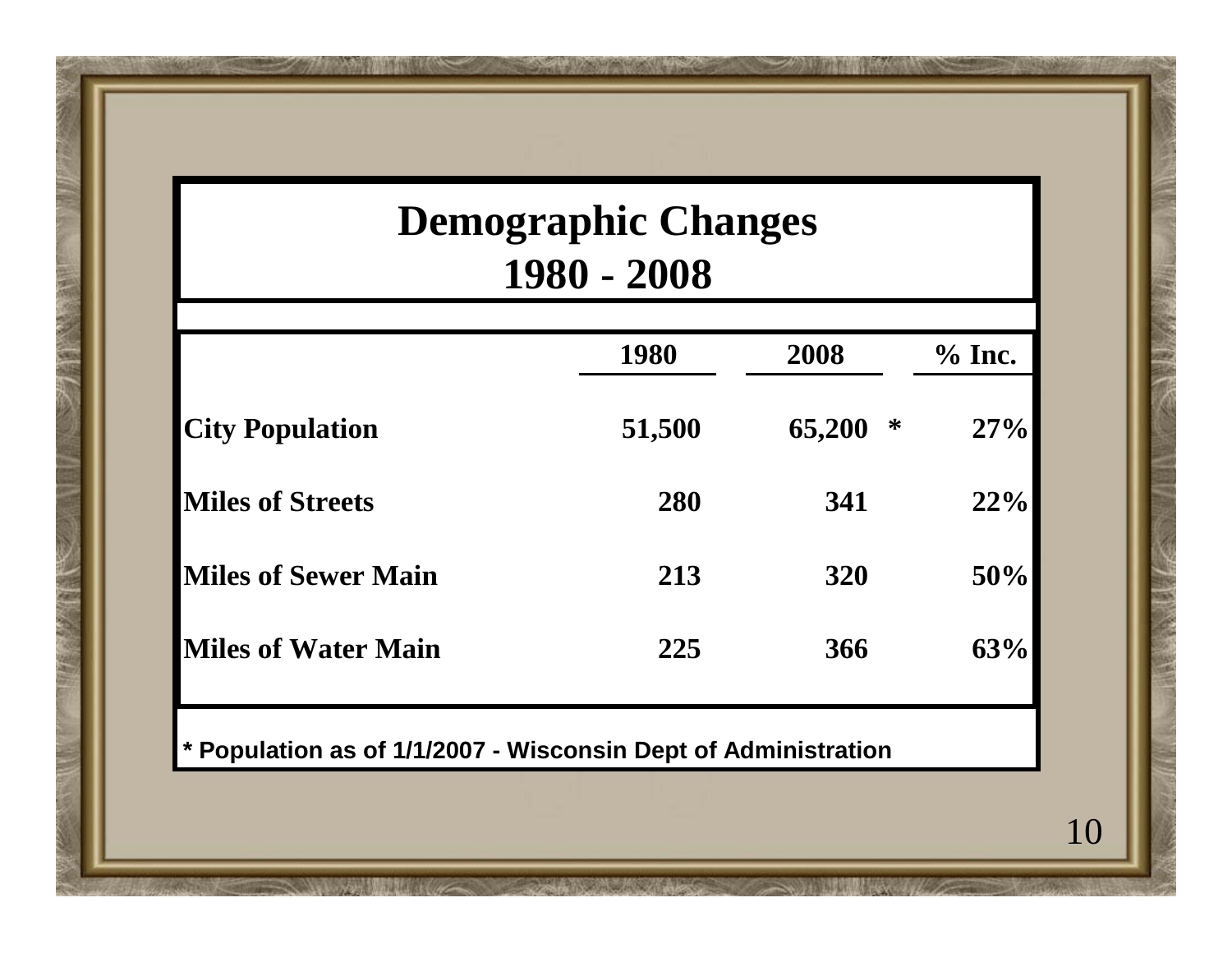#### **Comparison of Employee Levels\* 1980 to 2008**

|                                                                                                                                                                             |             |                  | % Change    |
|-----------------------------------------------------------------------------------------------------------------------------------------------------------------------------|-------------|------------------|-------------|
|                                                                                                                                                                             |             | 2008             | from        |
|                                                                                                                                                                             | <u>1980</u> | <b>Employees</b> | <u>1980</u> |
| <b>General Government</b><br>(City Mgr., City Clerk, Elections, IS,<br>Attorney, Finance, HR, Comm. Dev.,<br><b>Inspections, Econ. Dev., Downtown,</b><br><b>Risk Mgt.)</b> | 63.75       | 65.75            | $3.2\%$     |
| <b>Public Safety</b><br>(Police & Fire)                                                                                                                                     | 182         | 226              | 24.2%       |
| <b>Public Works &amp; Parks</b><br>(Engineering, Streets, Maint., Water/<br>Sewer/Storm/Transit, Central Equip.,<br>Parks, Hobbs, Cemetery)                                 | 251         | 204.5            | $-18.5%$    |
| <b>Other</b>                                                                                                                                                                |             |                  |             |
| (Civic Center, Landfill)                                                                                                                                                    | 10          | $\boldsymbol{0}$ | $-100.0\%$  |
|                                                                                                                                                                             | 506.75      | 496.25           | $-2.1\%$    |
| <i>*Excludes Library &amp; Health</i>                                                                                                                                       |             |                  |             |

We the last of

Attendance of the South of the Contract of the Contract of the Contract of the Contract of the Contract of the Contract of the Contract of the Contract of the Contract of the Contract of the Contract of the Contract of the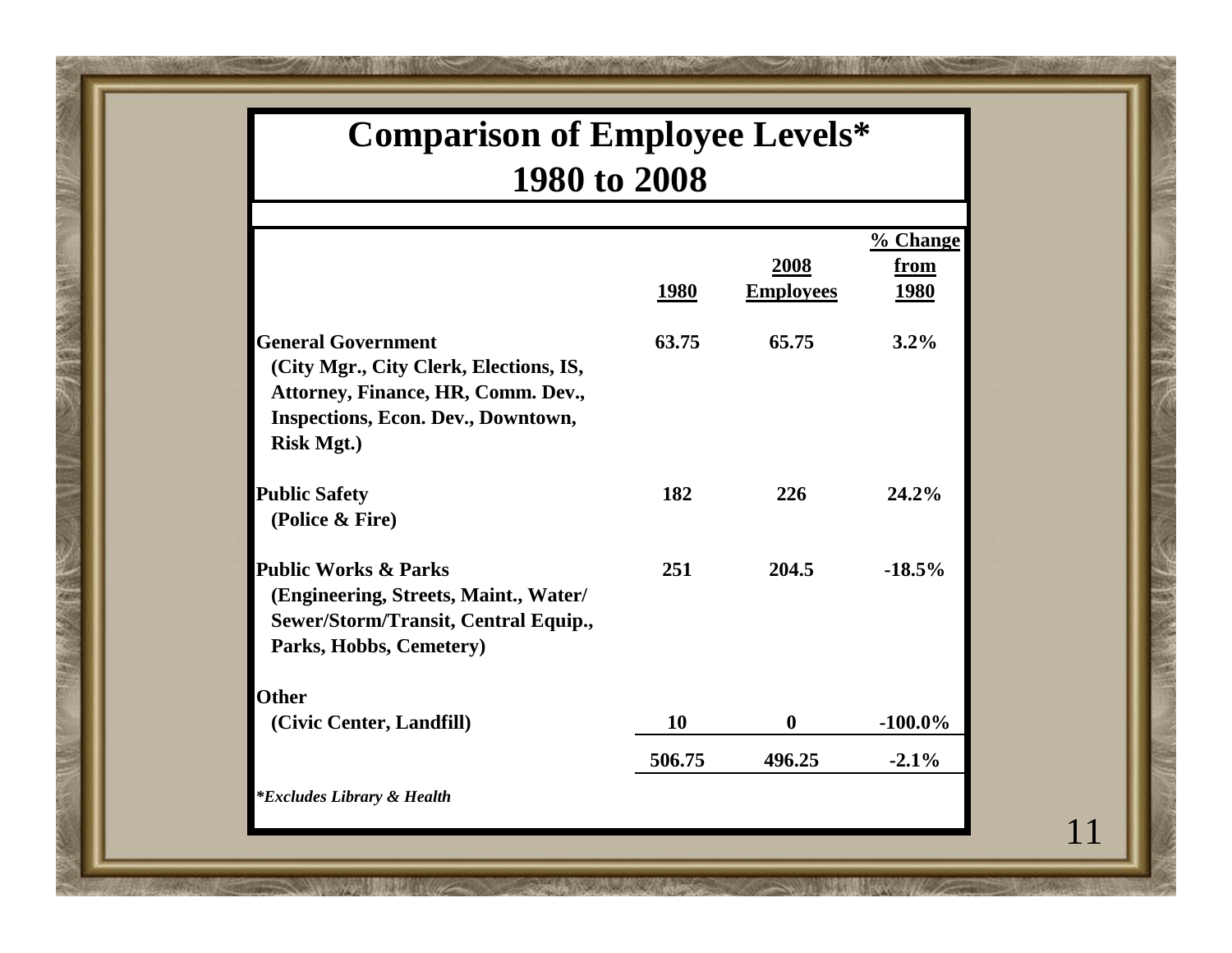![](_page_11_Picture_0.jpeg)

![](_page_11_Picture_1.jpeg)

|                                 | <b>Employees Per 1,000 Population</b> |              |          |
|---------------------------------|---------------------------------------|--------------|----------|
|                                 | <b>1980</b>                           | 2008         | $\%$ Inc |
| <b>Public Safety</b>            | 3.53                                  | 3.46         | $-2\%$   |
| <b>Public Works &amp; Parks</b> | 4.87                                  | 3.14         | $-36%$   |
| <b>General Government</b>       | 1.23                                  | 1.01         | $-2\%$   |
|                                 | <b>Population</b>                     |              |          |
| 1980: 51,500                    |                                       | 2008: 65,200 |          |

![](_page_11_Picture_3.jpeg)

Mary 1999 Williams

NATIONAL AVE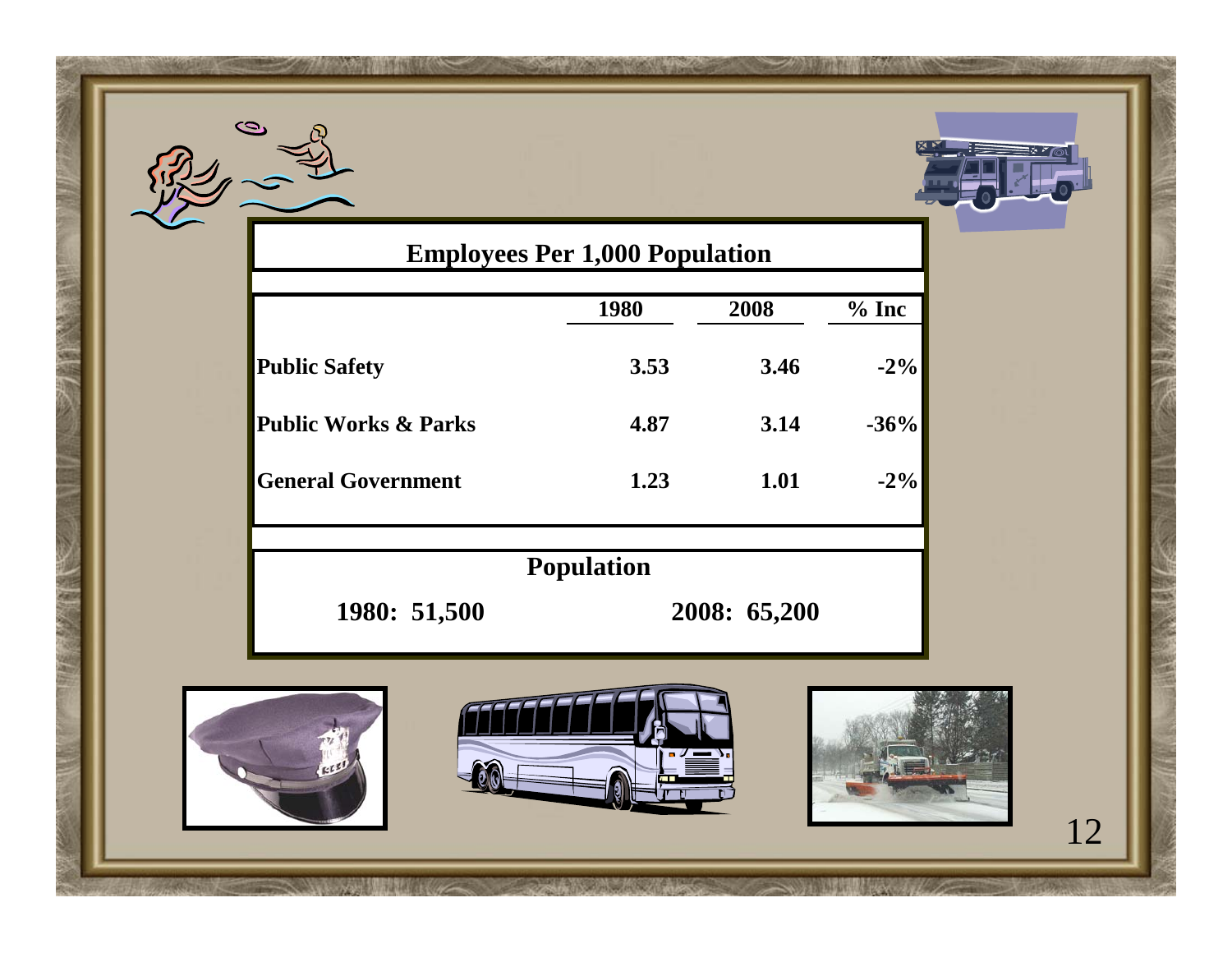![](_page_12_Figure_0.jpeg)

**From 2000 through 2006, Eau Claire's per capita basic spending increased at an average annual rate of 2.1%. In comparison, the rate of inflation was 2.7% per year. The average municipal increase was 3%.**

**MANIFERRY** 

NALL AND CONTRACTOR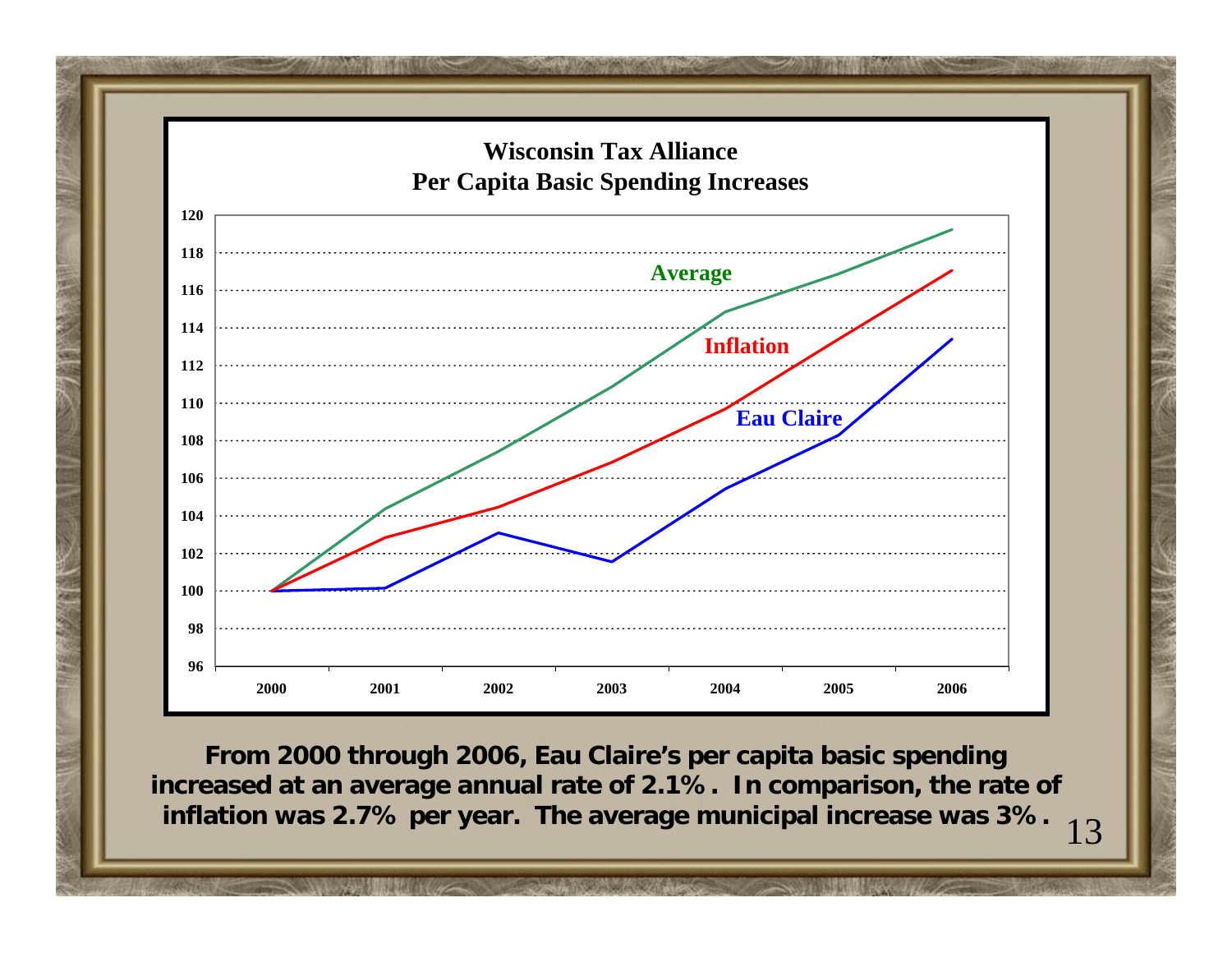![](_page_13_Figure_0.jpeg)

Website Market Charles

North Mary 11/2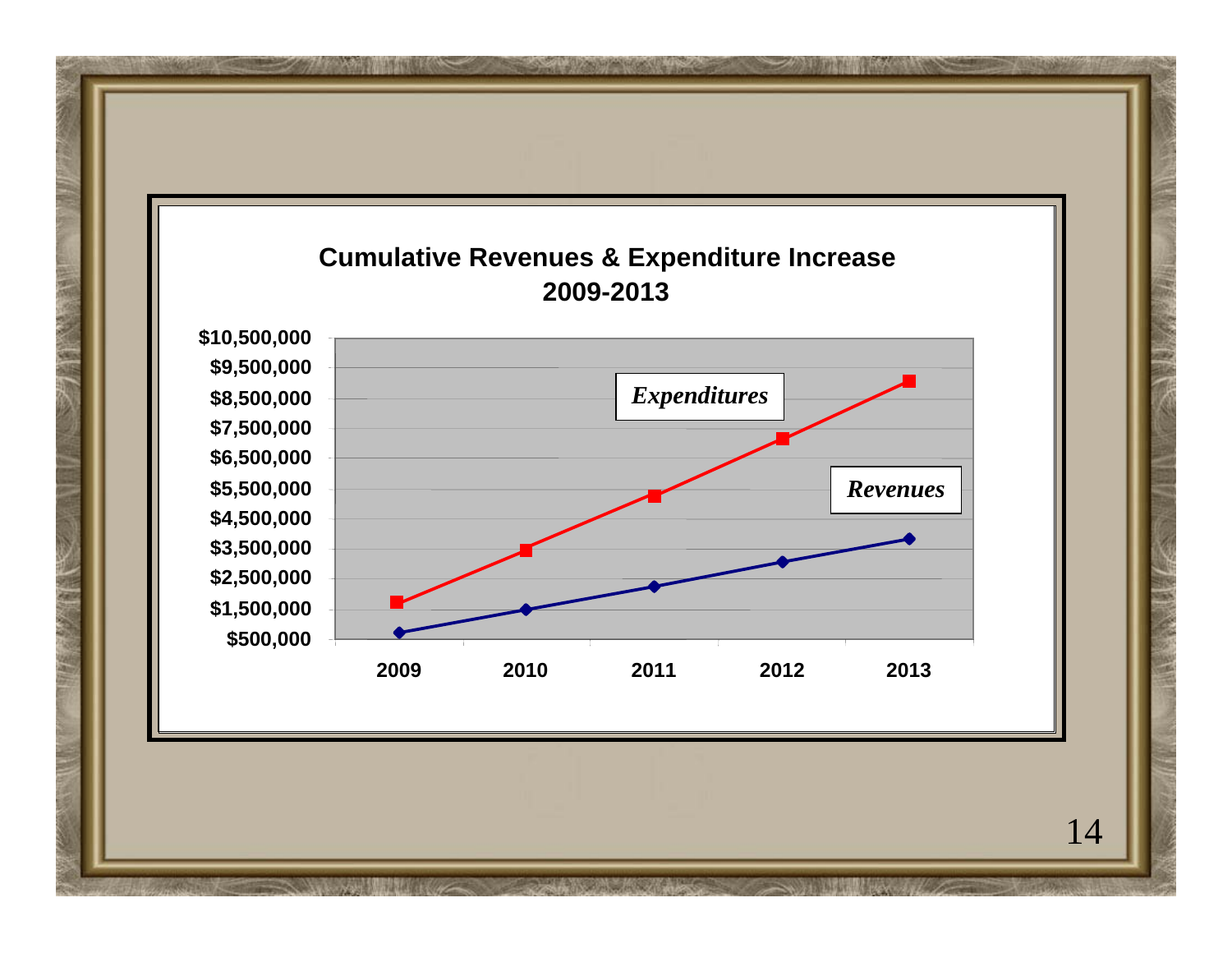### **2008 General Fund Revenues**

![](_page_14_Figure_1.jpeg)

A MARINE

North Commences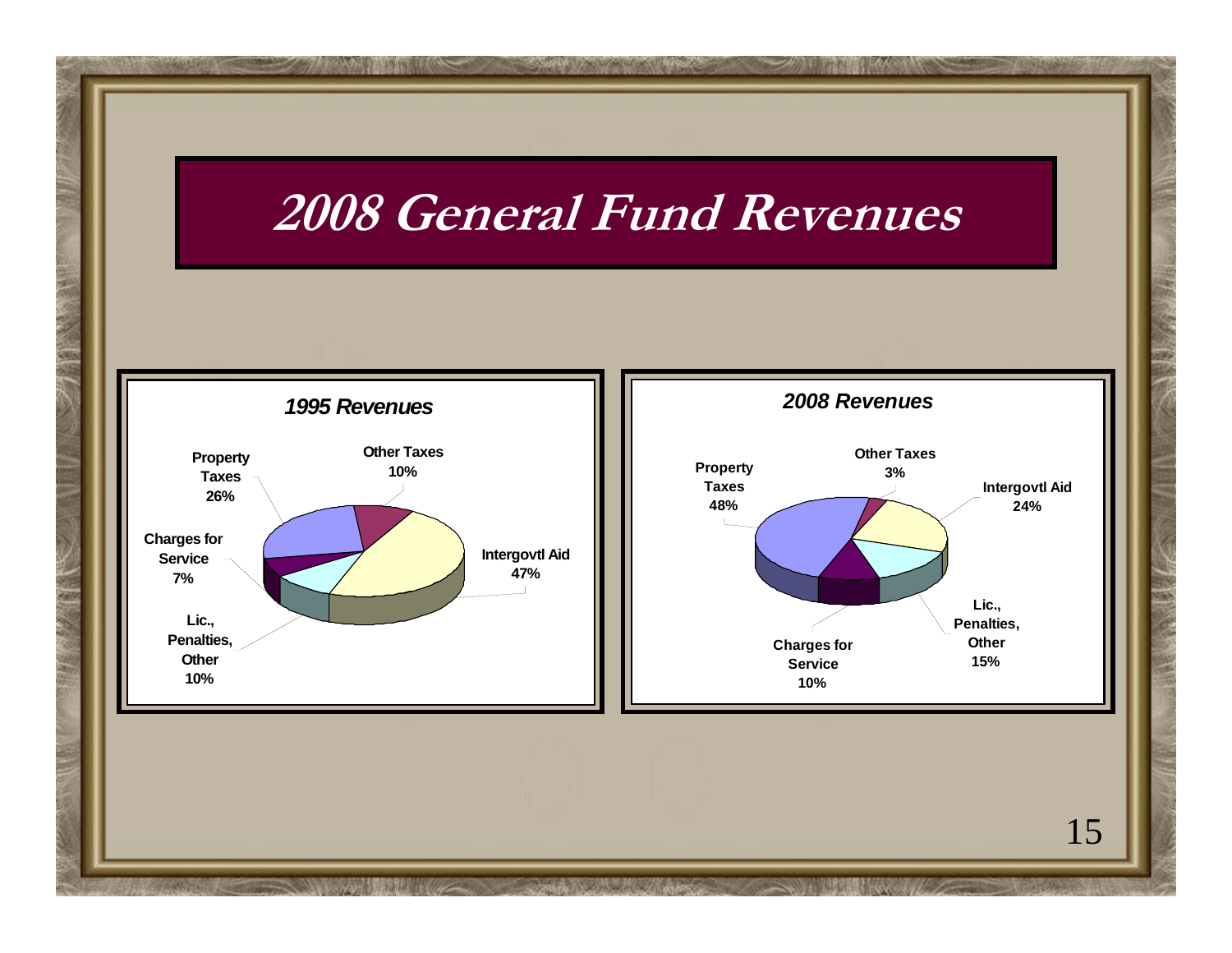### **State Shared Revenues**

![](_page_15_Figure_1.jpeg)

A MAY MARINE

and the first text of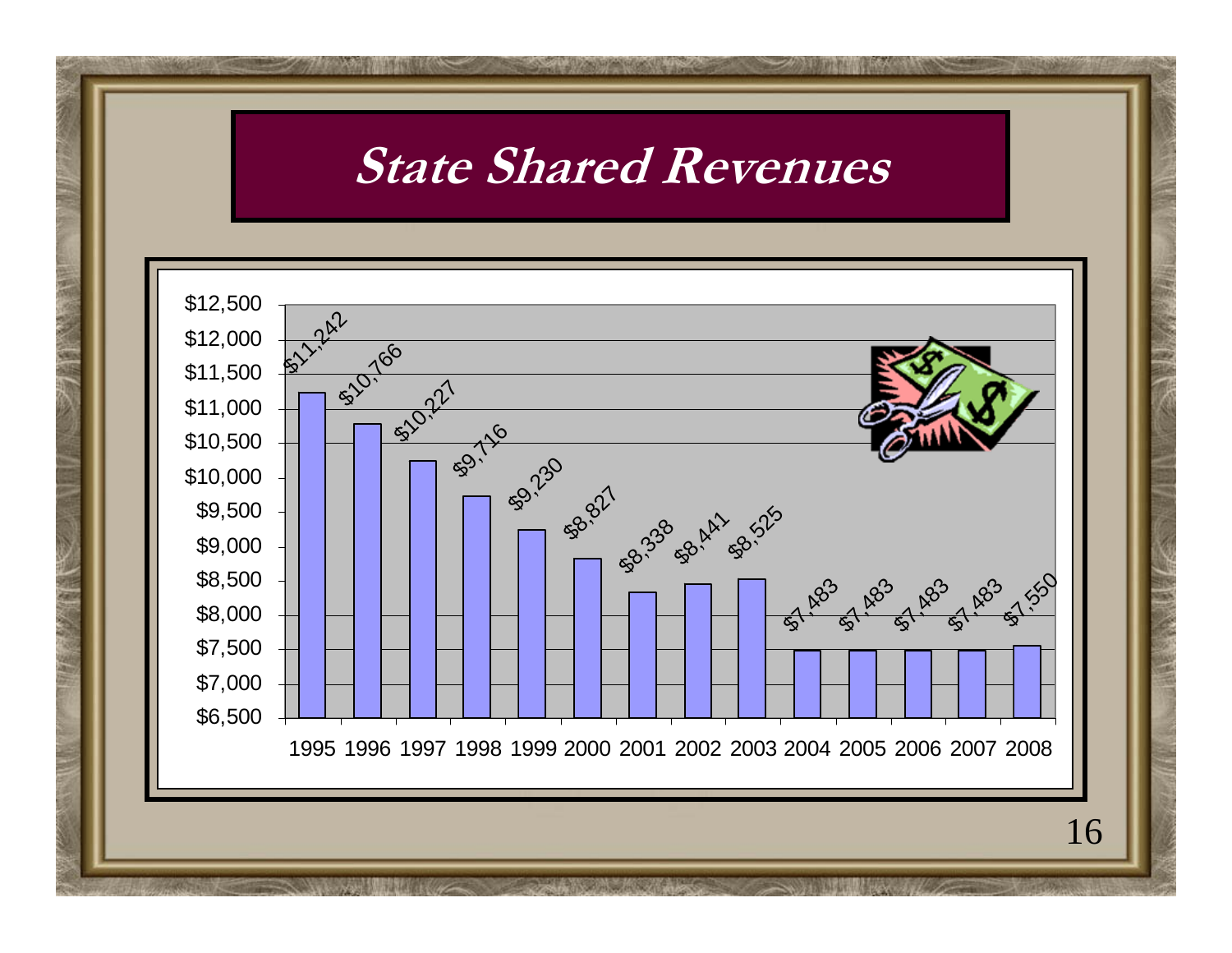![](_page_16_Figure_0.jpeg)

 $\mathcal{L}$ 

![](_page_16_Picture_1.jpeg)

**How do the City's Equalized Tax Rate & Shared Revenues Per Capita compare other Wisconsin municipalities?**

North Hampton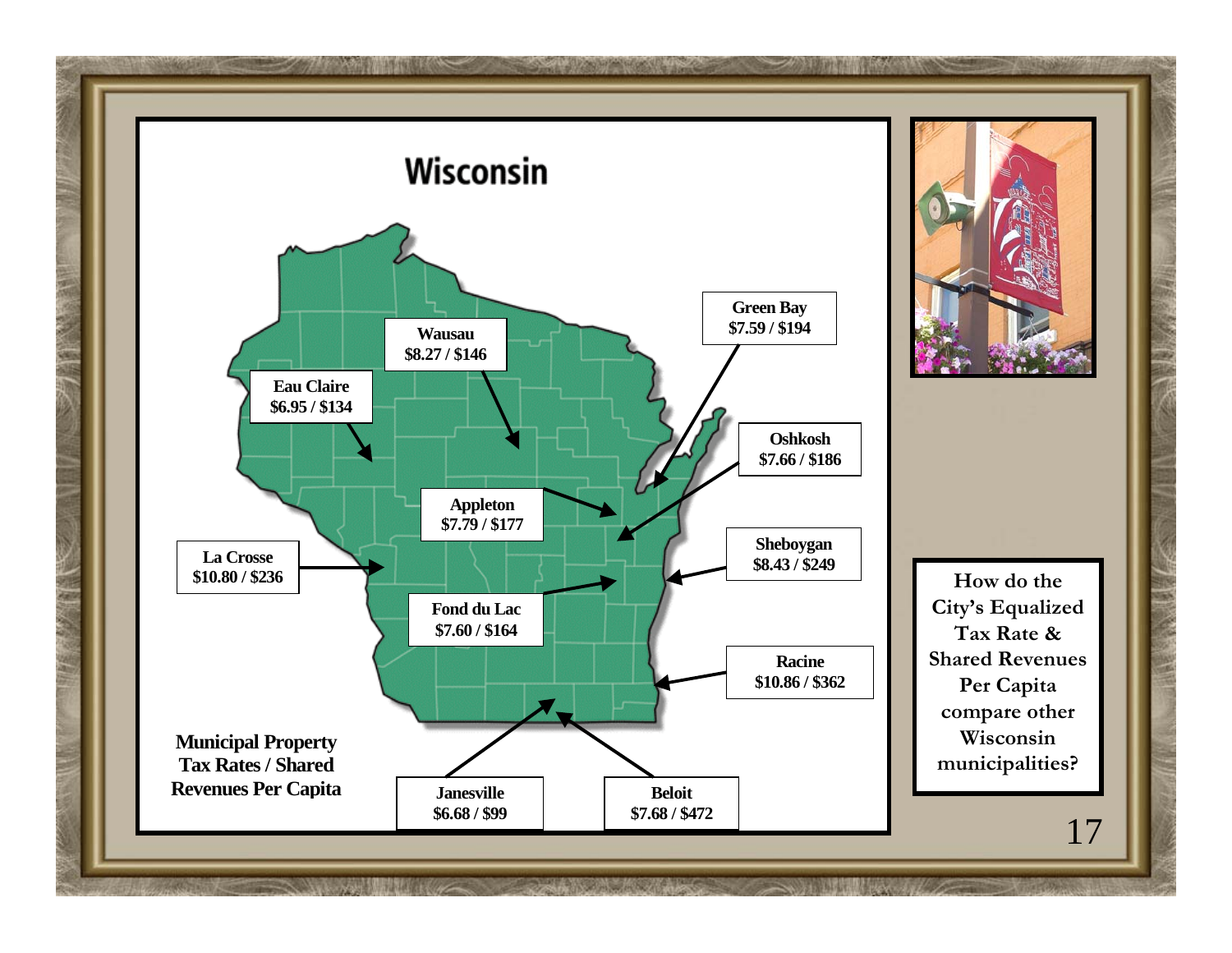![](_page_17_Picture_0.jpeg)

### **A little closer to home.**

#### **Equalized Local Tax Rate / Shared Revenues Per Capita**

| Altoona \$5.42/\$183           |  |  |
|--------------------------------|--|--|
| Chippewa Falls  \$7.49 / \$267 |  |  |

A MARINE COM

Not be the state of the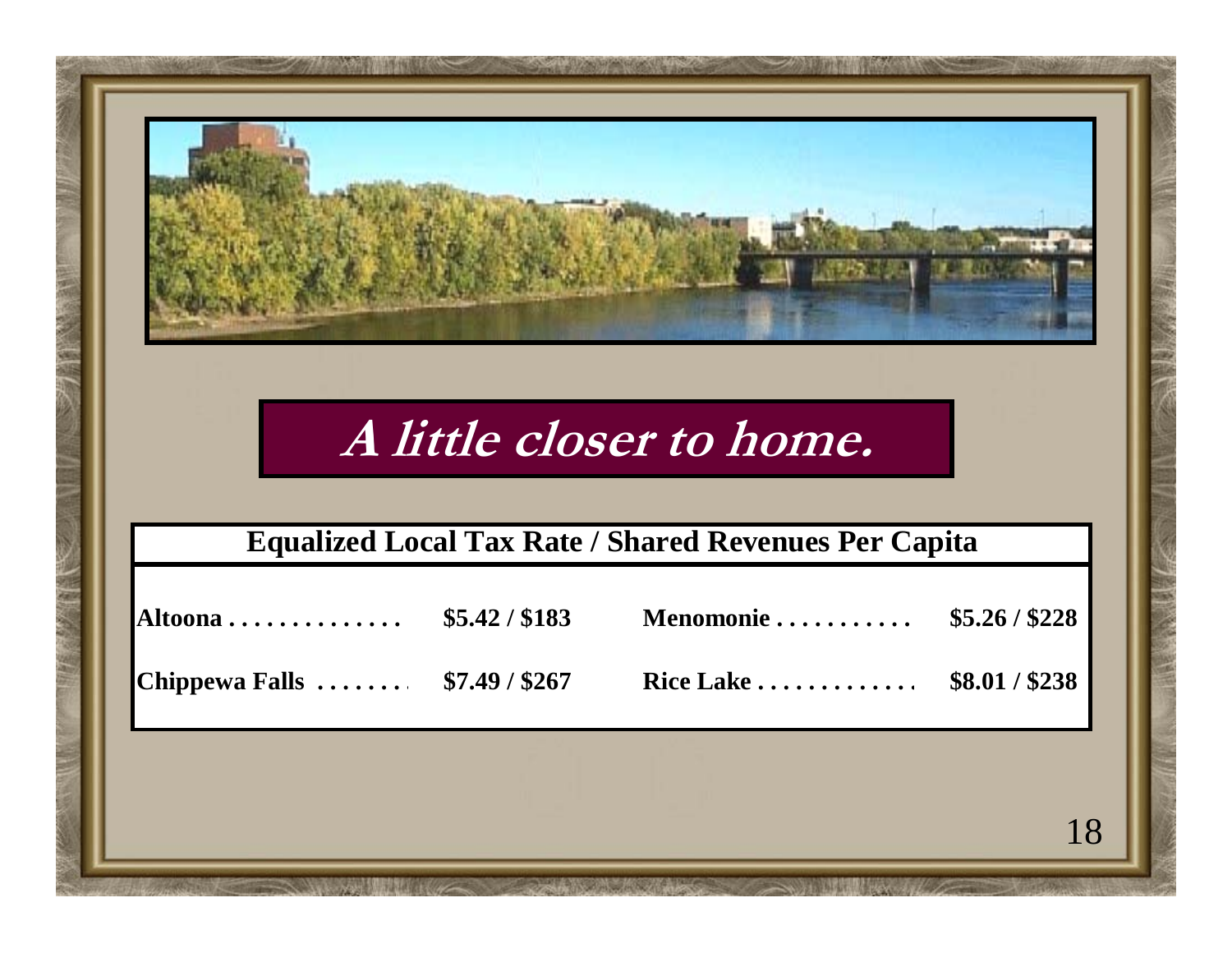## **2009 Revenue Changes\***

|                             |   | <b>Inc/Dec</b> |  |
|-----------------------------|---|----------------|--|
| <b>Tax Levy</b>             | S | 473,000        |  |
| <b>State Aids</b>           |   | (11,000)       |  |
| <b>Other Revenues</b>       |   | (313,000)      |  |
| <b>Net Revenue Increase</b> |   | 149,000        |  |

**\* Excluding Levy for Debt Service**

![](_page_18_Picture_3.jpeg)

Not be the little con-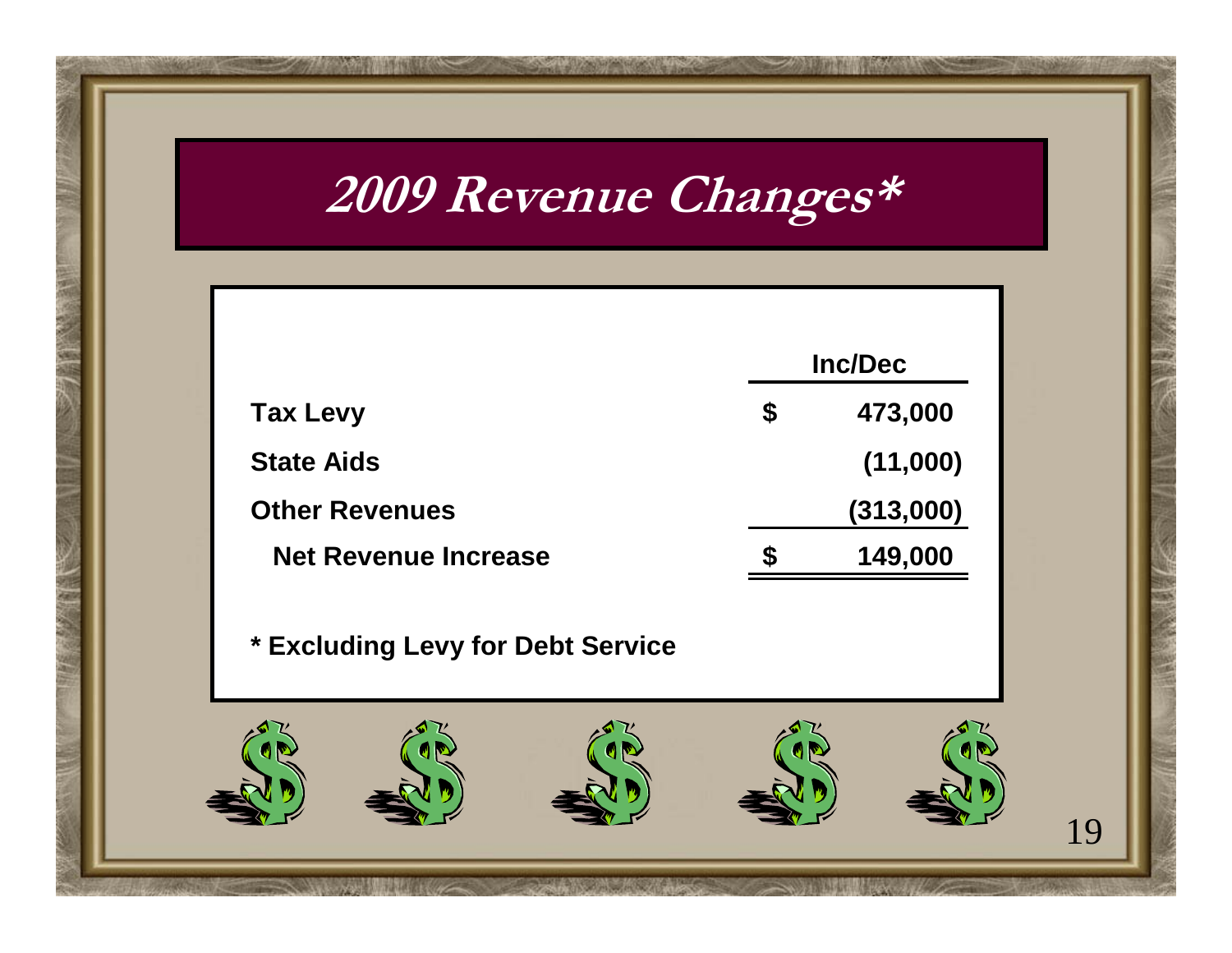## **2009 Expenditure Projections\***

|                             | <b>Inc/Dec</b> |  |
|-----------------------------|----------------|--|
| <b>Wages &amp; Benefits</b> | \$<br>548,000  |  |
| <b>Health Ins</b>           | 621,000        |  |
| <b>Utilities</b>            | 259,000        |  |
| <b>Equipment Costs</b>      | 545,000        |  |
| <b>Other Costs</b>          | 210,000        |  |
| <b>Total Expenditures</b>   | 2,183,000      |  |

**\* Excluding Debt Service and Capital Transfer**

![](_page_19_Picture_3.jpeg)

![](_page_19_Picture_4.jpeg)

**TAN WINDOWS** 

![](_page_19_Picture_5.jpeg)

![](_page_19_Picture_6.jpeg)

![](_page_19_Picture_7.jpeg)

NATIONAL PROPERTY

![](_page_19_Picture_8.jpeg)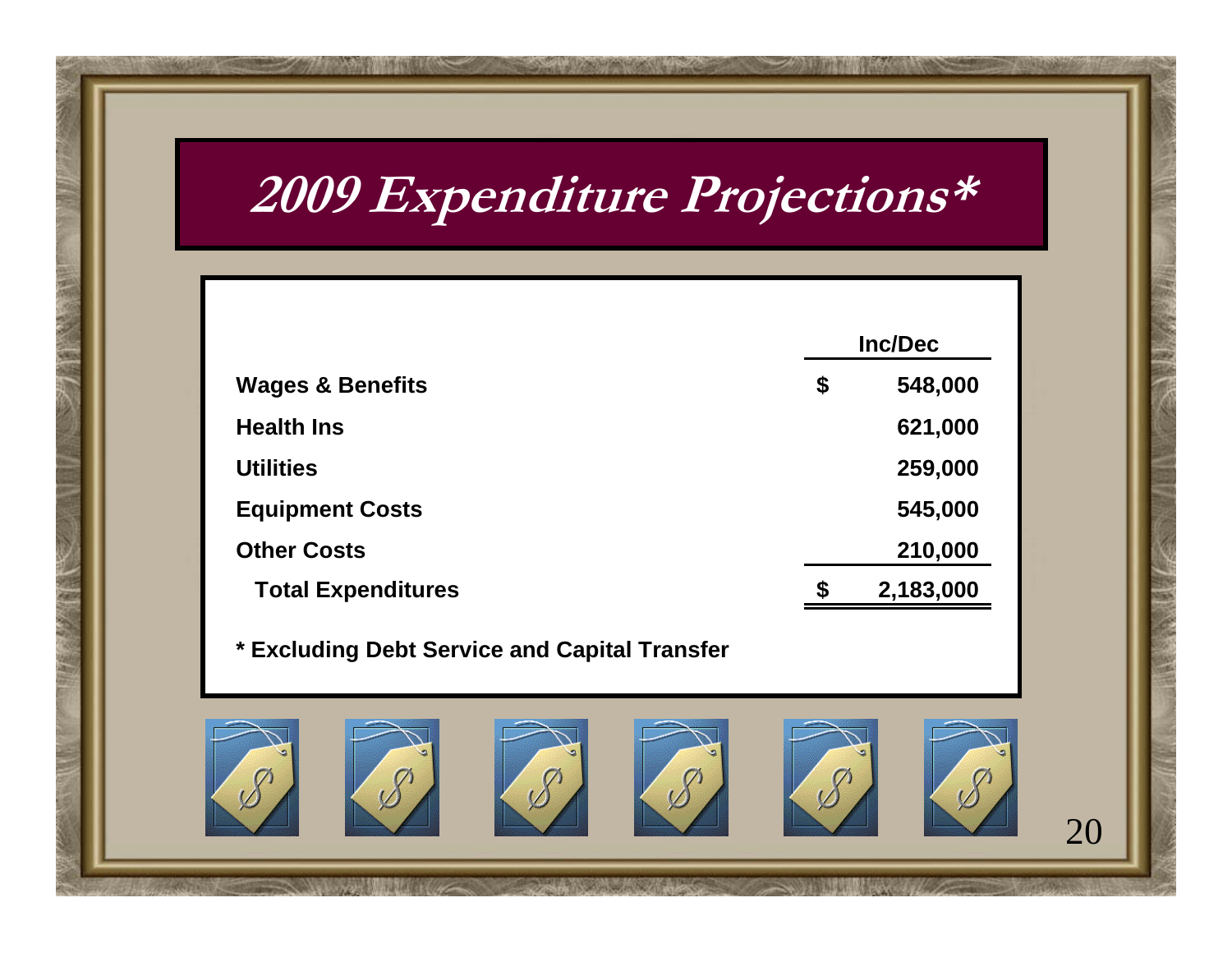### **General Fund Operations**

![](_page_20_Figure_1.jpeg)

![](_page_20_Picture_2.jpeg)

NAME OF BRIDE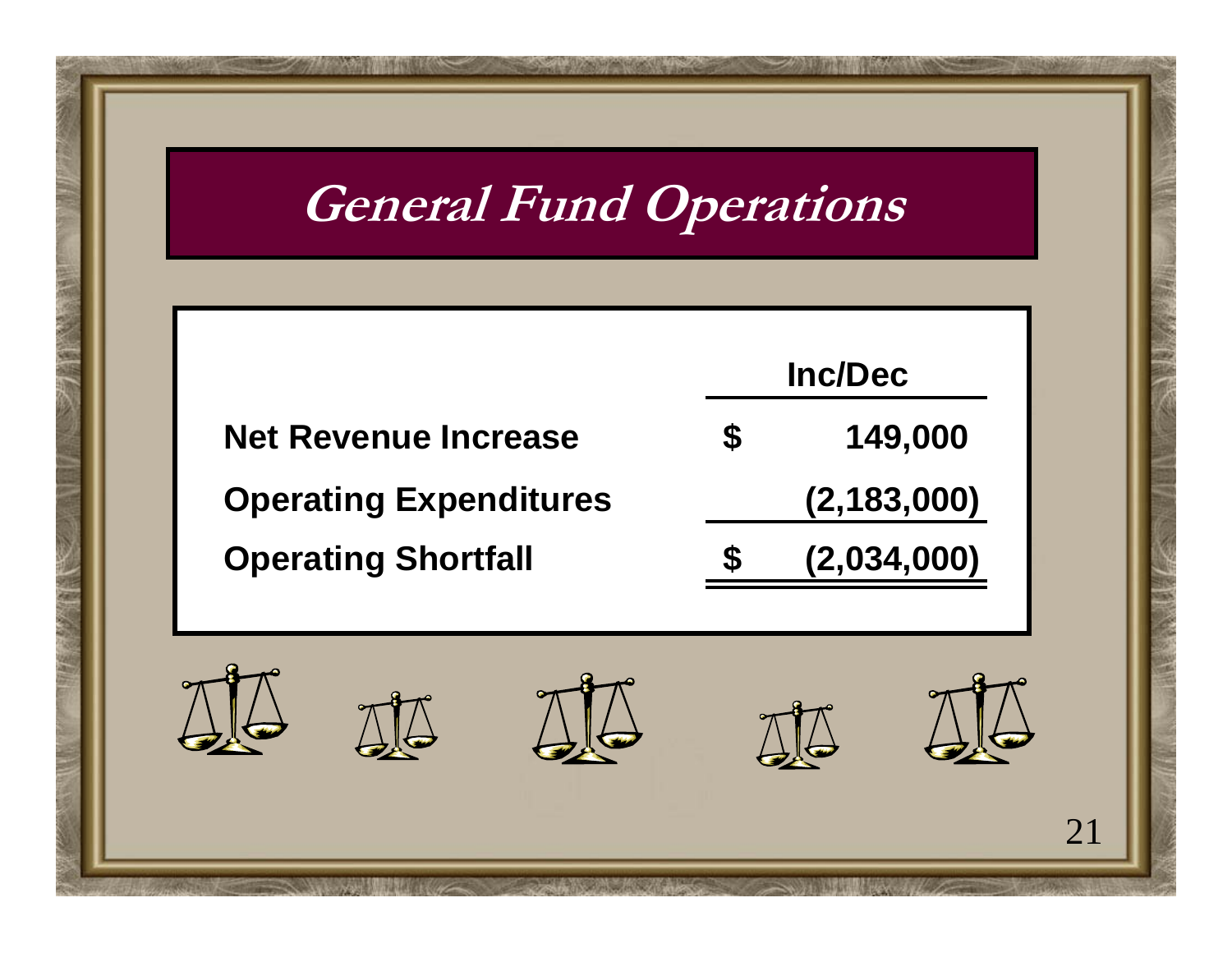## **Round Table Discussion Question #1**

## **What could the City do to streamline or make City services more efficient?**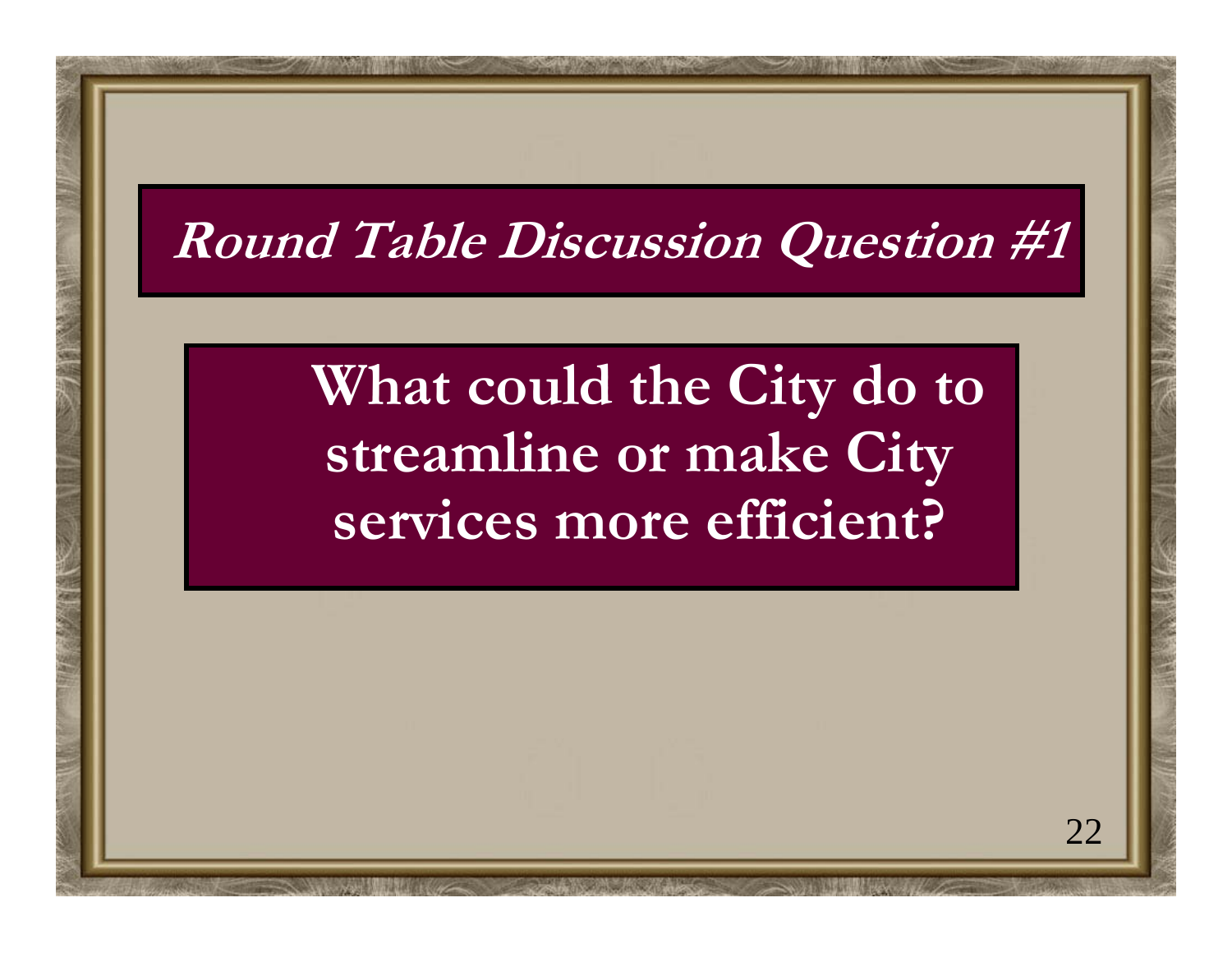## **Round Table Discussion Question #2**

# **What services should the**  City consider reducing or **eliminating?**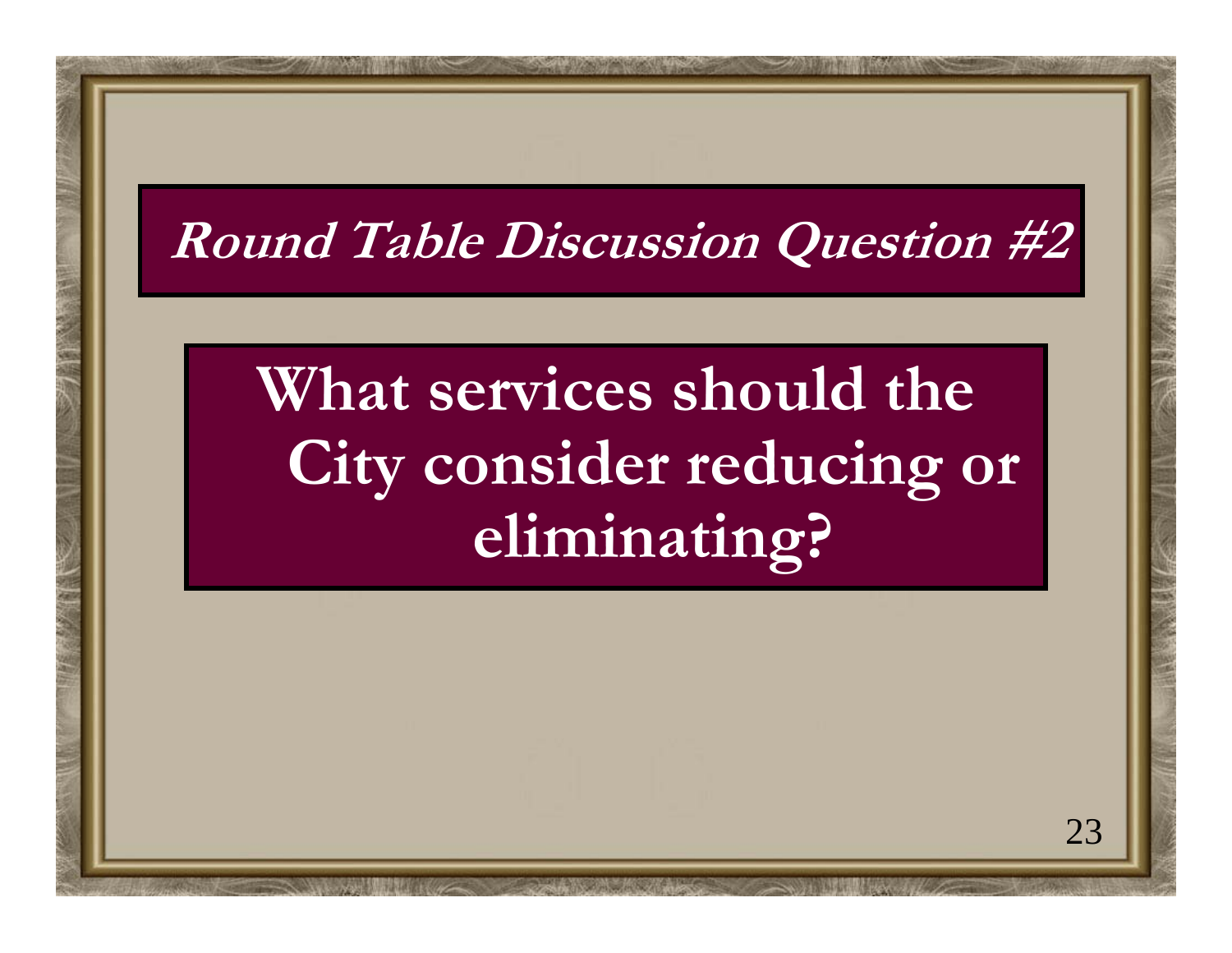## **Round Table Discussion Question #3**

# **What services should be paid for through user fees or charges?**